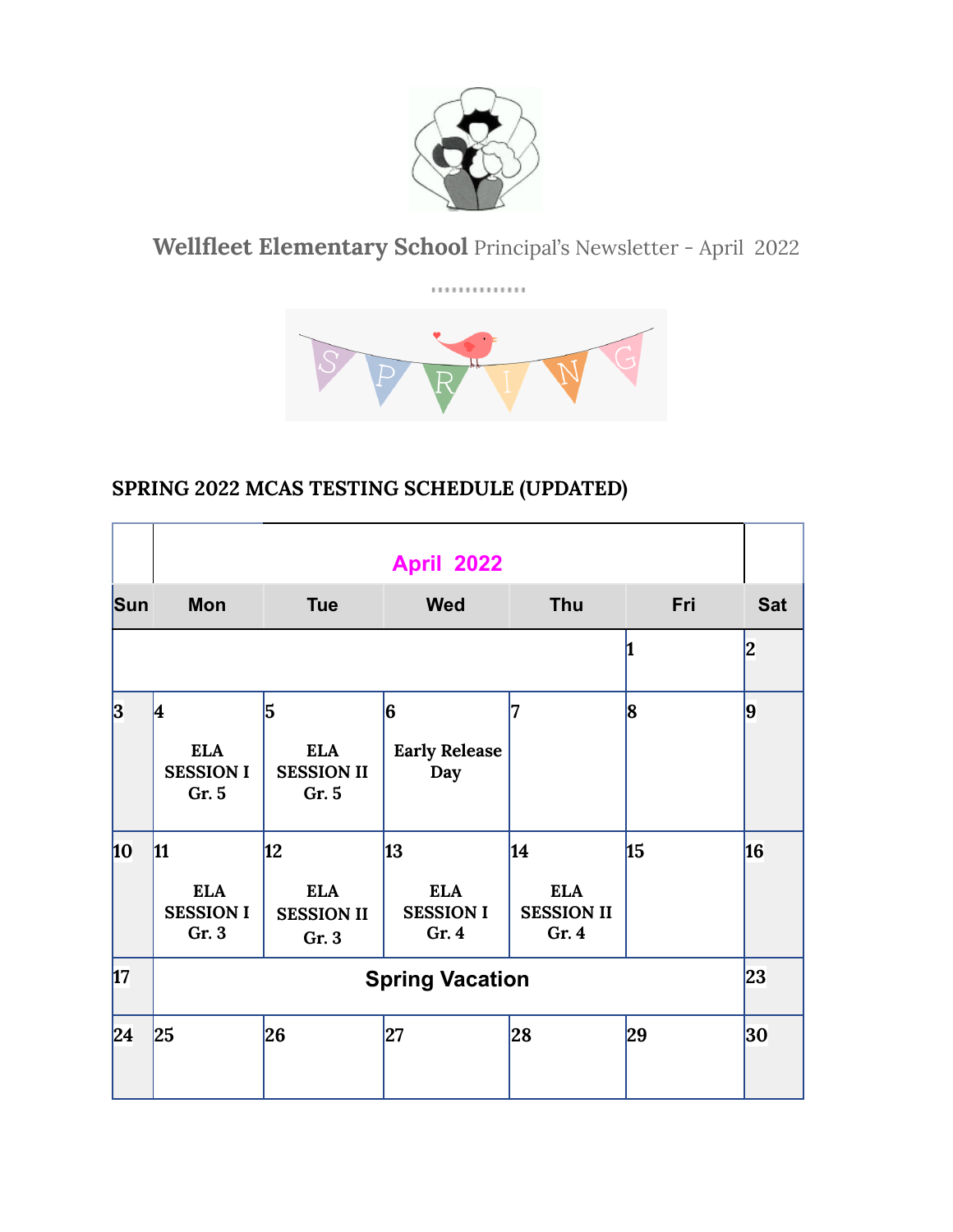|            | <b>May 2022</b>                                |                                                 |                                   |                                               |                                                |            |
|------------|------------------------------------------------|-------------------------------------------------|-----------------------------------|-----------------------------------------------|------------------------------------------------|------------|
| <b>Sun</b> | <b>Mon</b>                                     | <b>Tue</b>                                      | <b>Wed</b>                        | Thu                                           | Fri                                            | <b>Sat</b> |
| h          | 2                                              | 3                                               | 4                                 | 5                                             | 6                                              | 7          |
| $\bf{8}$   | 9<br><b>MATH</b><br><b>SESSION I</b><br>Gr. 3  | 10<br><b>MATH</b><br><b>SESSION II</b><br>Gr. 3 | 11<br><b>Early Release</b><br>Day | 12<br><b>MATH</b><br><b>SESSION I</b><br>Gr.4 | 13<br><b>MATH</b><br><b>SESSION II</b><br>Gr.4 | 14         |
| 15         | 16<br><b>MATH</b><br><b>SESSION I</b><br>Gr. 5 | 17<br><b>MATH</b><br><b>SESSION II</b><br>Gr. 5 | 18                                | 19                                            | 20                                             | 21         |
| 22         | 23<br><b>STE</b><br><b>SESSION I</b><br>Gr. 5  | 24<br><b>STE</b><br><b>SESSION II</b><br>Gr. 5  | 25                                | 26                                            | 27                                             | 28         |

# **KINDERGARTEN PARENT ORIENTATION**

It's time to plan for and welcome next year's kindergarten class to WES! All children who will be 5 years old on or before August 31, 2022 are eligible to register. A



**remote Parent Orientation** is scheduled for **Thursday, April 7th at 5:30 PM**. A presentation by Principal Rodman; Kindergarten Teacher, Ms. Shuemaker; related staff; PTA; and the Recreation Dept. will take place. Parents will receive important information about WES, the kindergarten program, the screening process, recreation programs, and PTA's support and

events. We look forward to welcoming the class of 2035 to WES!

#### **EARLY RELEASE DAYS**

Early dismissal days are built into the 2021 - 2022 academic calendar *(for faculty & staff professional development and parent-teacher conferences).* All students in grades K - 5 will be dismissed at 11:00 AM on the following dates:

- **● Wed., April 6**
- **● Wed., May 11**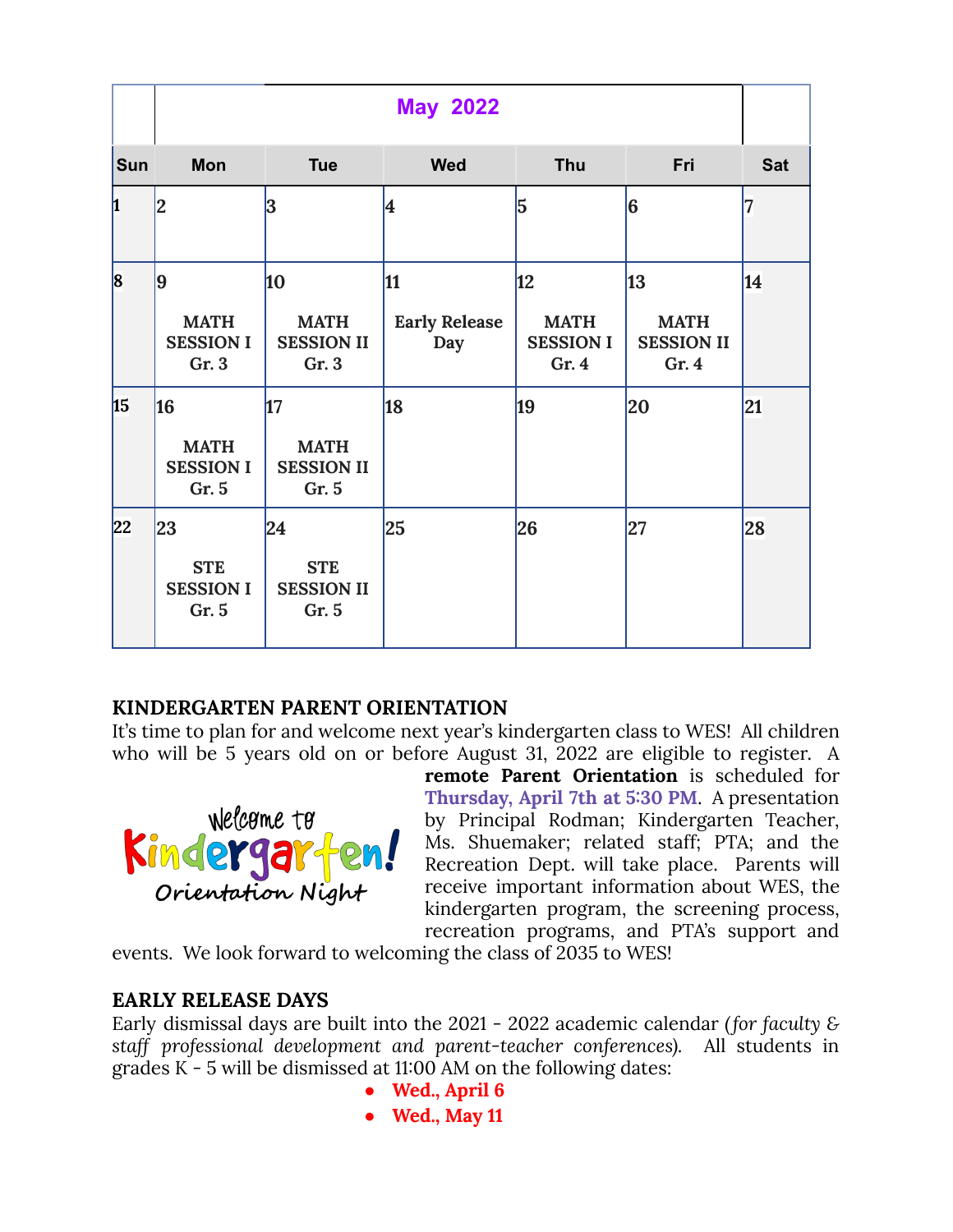## **SPRING CONCERT & ART SHOW**

It is with great joy to announce that we are planning for an **ALL SCHOOL SPRING CONCERT** on **Thursday, June 16th at 6:00 PM** in the WES gymnasium! More information to come.



The WES **ART SHOW** will remain virtual this year. The link to view students' artwork will be shared in mid-April!

#### **SPRING VACATION**

Spring Vacation is scheduled from **April 18th – 22nd**. We look forward to welcoming all students back to school on Monday, April 25th!

## **NEWS FROM THE HEALTH OFFICE**

#### *Colds, COVID, Flu, and Seasonal Allergies*

Schools are a melting pot for sharing germs in the environment and now that many children are unmasked, respiratory infections are on the rise. It can be difficult to determine what is the common cold, seasonal allergies, influenza, or COVID-19. The most common symptoms of COVID-19 are fever, dry cough, and tiredness, along with sore throat and congestion. The common cold can look exactly the same, and both are caused by a type of coronavirus via respiratory droplets. Seasonal allergies are caused by an overactive immune system response triggered by exposure to an allergen. While allergies may cause sore throat or tiredness, sneezing and itchy, watery eyes, and headache, they never cause a fever, nausea, vomiting, or diarrhea. Influenza, caused by the influenza A, influenza B virus usually causes fever, muscle aches, sore throat, cough, headache, and in children, commonly nausea and vomiting.

COVID-19 symptoms usually appear 2-14 days after exposure to the SARS-CoV-2 virus while flu symptoms usually appear 1-4 days after exposure. Cold symptoms appear 1-3 days after exposure and may take up to 3 weeks to fully resolve. Seasonal allergies may last for several weeks and may trigger shortness or breath in those who have asthma or other respiratory conditions.

Getting vaccinated is an important tool in preventing serious illness from COVID-19 and influenza. Antiviral medications are available if you are diagnosed with COVID-19 or the flu. Wearing a mask, handwashing, covering coughs and sneezes, avoiding large crowds, and cleaning frequently touched surfaces can help stop the spread of viruses. Masks may also help minimize seasonal allergies by preventing the inhalation of large pollen particles. It is important to wash masks after each use as it might carry pollen particles.

As you can see, it can be very difficult to determine what the cause of illness may be. At home COVID-19 test kits are free through the Nauset Public Schools and readily available. When in doubt, test, and call your Doctor for advice.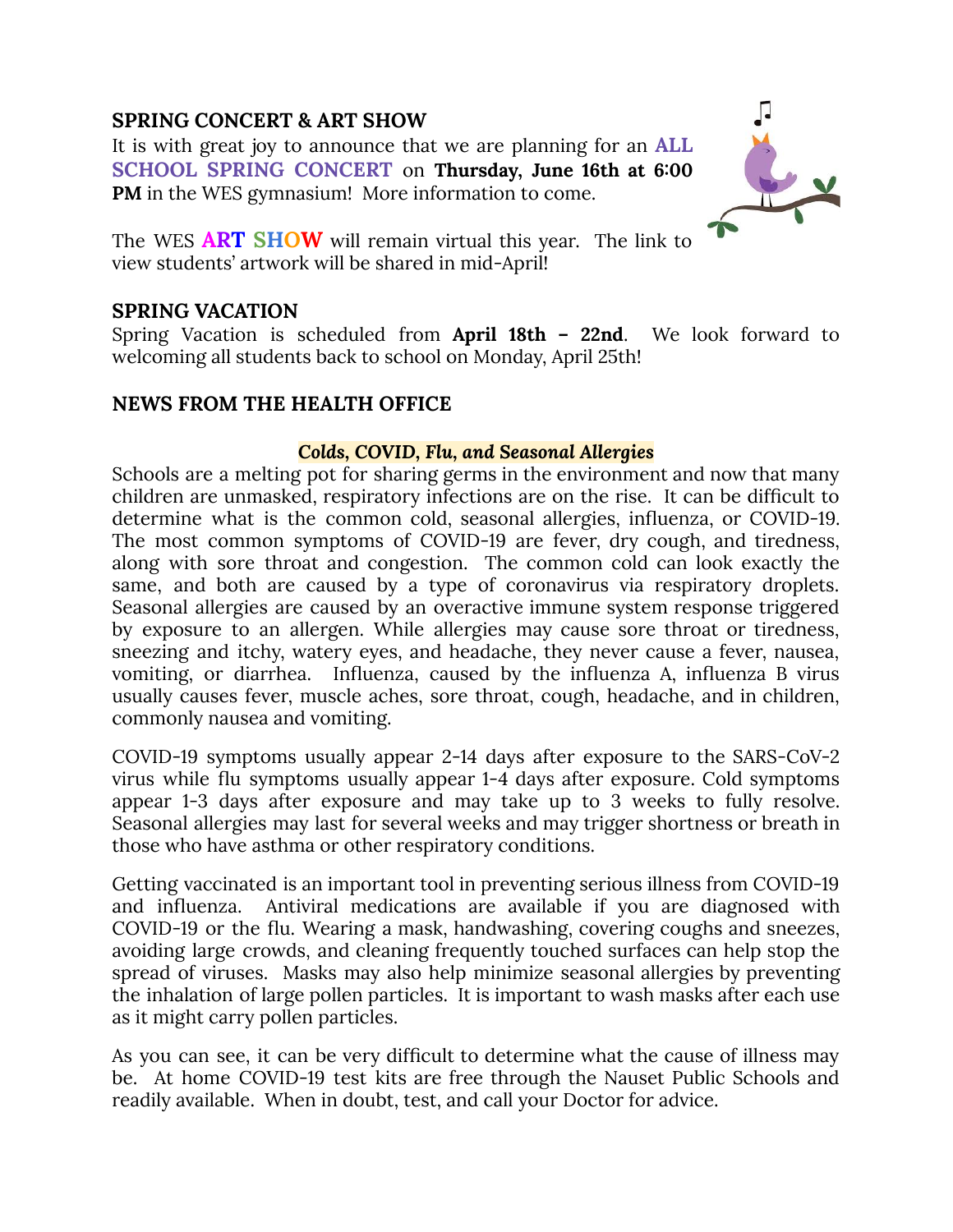| <b>Symptoms</b>                                   | Coronavirus <sup>+</sup><br>(COVID-19)<br><b>Symptoms range</b><br>from mild to severe | Cold<br><b>Gradual onset</b><br>of symptoms | <b>Flu</b><br><b>Abrupt onset</b><br>of symptoms | <b>Seasonal</b><br><b>Allergies</b><br><b>Abrupt onset</b><br>of symptoms | <b>Asthma</b><br><b>Gradual or abrupt</b><br>onset of symptoms |
|---------------------------------------------------|----------------------------------------------------------------------------------------|---------------------------------------------|--------------------------------------------------|---------------------------------------------------------------------------|----------------------------------------------------------------|
| Length of<br>用<br>symptoms                        | 7-25 days                                                                              | Less than<br>14 days                        | $7-14$ days                                      | Several<br>weeks                                                          | Can start quickly<br>or last for hours<br>or longer*           |
| Cough                                             | Common<br>(usually dry)                                                                | Common<br>(mild)                            | Common<br>(usually dry)                          | Rare<br>(usually dry unless<br>it triggers asthma)                        | Common<br>(can be dry or<br>wet/productive)                    |
| Wheezing                                          | No                                                                                     | $No**$                                      | $No**$                                           | $No**$                                                                    | Common                                                         |
| Shortness<br>of breath<br>or trouble<br>breathing | Common                                                                                 | $No**$                                      | $No**$                                           | $No**$                                                                    | Common                                                         |
| Chest<br>tightness/<br>pain                       | Sometimes                                                                              | $No**$                                      | $No**$                                           | $No**$                                                                    | Common                                                         |
| Rapid<br>breathing<br>ה?                          | Rare                                                                                   | $No**$                                      | $No**$                                           | $No**$                                                                    | Common                                                         |
| Sneezing                                          | No                                                                                     | Common                                      | No                                               | Common                                                                    | $No***$                                                        |
| Runny or<br>stuffy nose                           | Common                                                                                 | Common                                      | Sometimes                                        | Common                                                                    | $No***$                                                        |
| Sore throat                                       | Common                                                                                 | Common                                      | Sometimes                                        | Sometimes<br>(usually mild)                                               | $No***$                                                        |
| Fever                                             | Common                                                                                 | <b>Short fever</b><br>period                | Common                                           | No                                                                        | No                                                             |
| Feeling<br>$Z^{Z^Z}$<br>tired and<br>weak         | Common                                                                                 | Sometimes                                   | Common                                           | Sometimes                                                                 | Sometimes                                                      |
| Headaches                                         | Common                                                                                 | Rare                                        | Common                                           | Sometimes<br>(related to<br>sinus pain)                                   | Rare                                                           |
| <b>Body aches</b><br>and pains                    | Common                                                                                 | Common                                      | Common                                           | No                                                                        | No                                                             |
| Diarrhea,<br>nausea and<br>vomiting               | Common                                                                                 | Rare                                        | <b>Sometimes</b>                                 | No                                                                        | No                                                             |
| Chills                                            | Common                                                                                 | No                                          | Sometimes                                        | No                                                                        | No                                                             |
| Loss of<br>taste or<br>smell                      | Common                                                                                 | Rare                                        | Rare                                             | <b>Sometimes</b>                                                          | No                                                             |

Your symptoms may vary. †Information is still evolving. Many people may not have symptoms. \*If your quick-relief medicine is not helping your asthma symptoms, or if you are in the Red Zone on your Asthma Action Plan, call at the same time.

Sources: Asthma and Allergy Foundation of America, World Health Organization, Centers for Disease edited 5/21/21 · aafa.org/covid19 Control and Prevention.